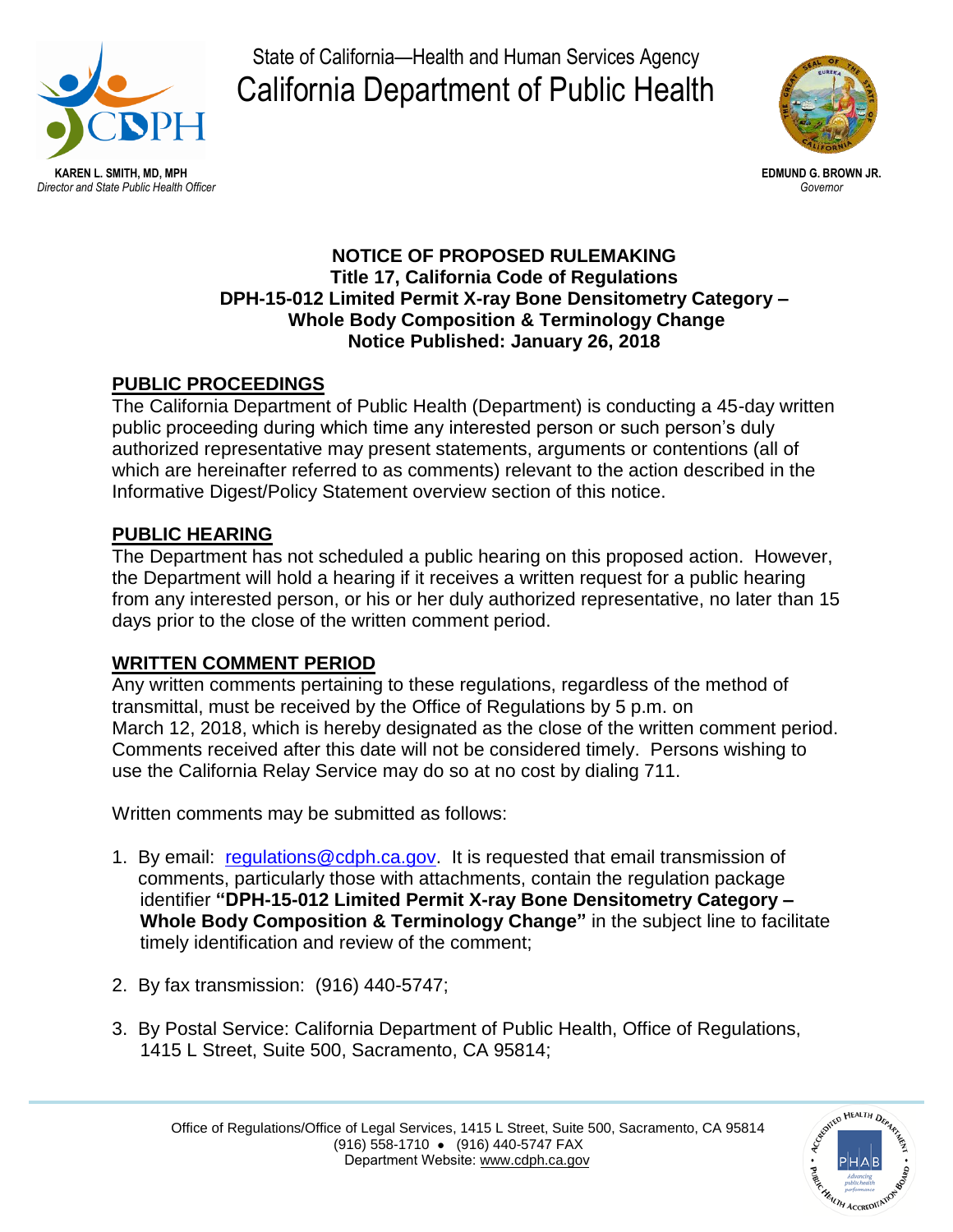4. Hand-delivered: California Department of Public Health, Office of Regulations, 1415 L Street, Suite 500, Sacramento, CA 95814.

All submitted comments should include the regulation package identifier, **"DPH-15-012 Limited Permit X-ray Bone Densitometry Category – Whole Body Composition & Terminology Change"** author's name and mailing address.

### **Authority and Reference**

The Department is proposing to adopt, amend, or repeal, as applicable, Title 17, California Code of Regulations, sections 30400, 30413, 30417, 30418, 30419, 30420, 30427, 30427.2, 30435, 30442, 30443, 30447 and 30461, under the authority provided in sections 114870 and 131200 of the Health and Safety Code. This proposal implements, interprets and makes specific sections 106965, 106975, 106990, 107045, 114845, 114850, 114870, 114880, 131050, 131051 and 131052 of the Health and Safety Code.

### **Summary of the Proposal**

This proposal amends regulations as recommended by the Radiologic Technology Certification Committee (RTCC), clarifying that Whole Body Composition (WBC) procedures (i.e. the measurement of total and regional whole body fat and lean tissue mass) are within the existing scope of the X-ray Bone Densitometry (XBD) Permit Category, and changing the XBD terminology to Dual Energy X-ray Absorptiometry (DEXA). Nonsubstantial changes are also made.

### **Informative Digest/Policy Statement Overview**

*Problem Statement:* The existing limited permit scope of the XBD Permit category fails to clarify whether the permit holder is authorized to perform WBC procedures when so ordered by a licentiate of the healing arts. The existing name of the XBD permit is inconsistent with current industry and international terminology and usage.

*Objectives:* Broad objectives of this proposed regulatory action are to:

- Clarify that the scope of practice for the XBD permit category includes performance of WBC procedures.
- Address RTCC's recommendation regarding WBC procedures.
- Revise terminology so it is consistent with industry and international usage.

*Benefits:* Anticipated benefits from this proposed regulatory action are:

- Clarification that the scope of practice for the XBD permit category includes performance of WBC procedures.
- Implementation of RTCC's recommendation regarding WBC procedures.
- Consistent terminology with industry and international usage.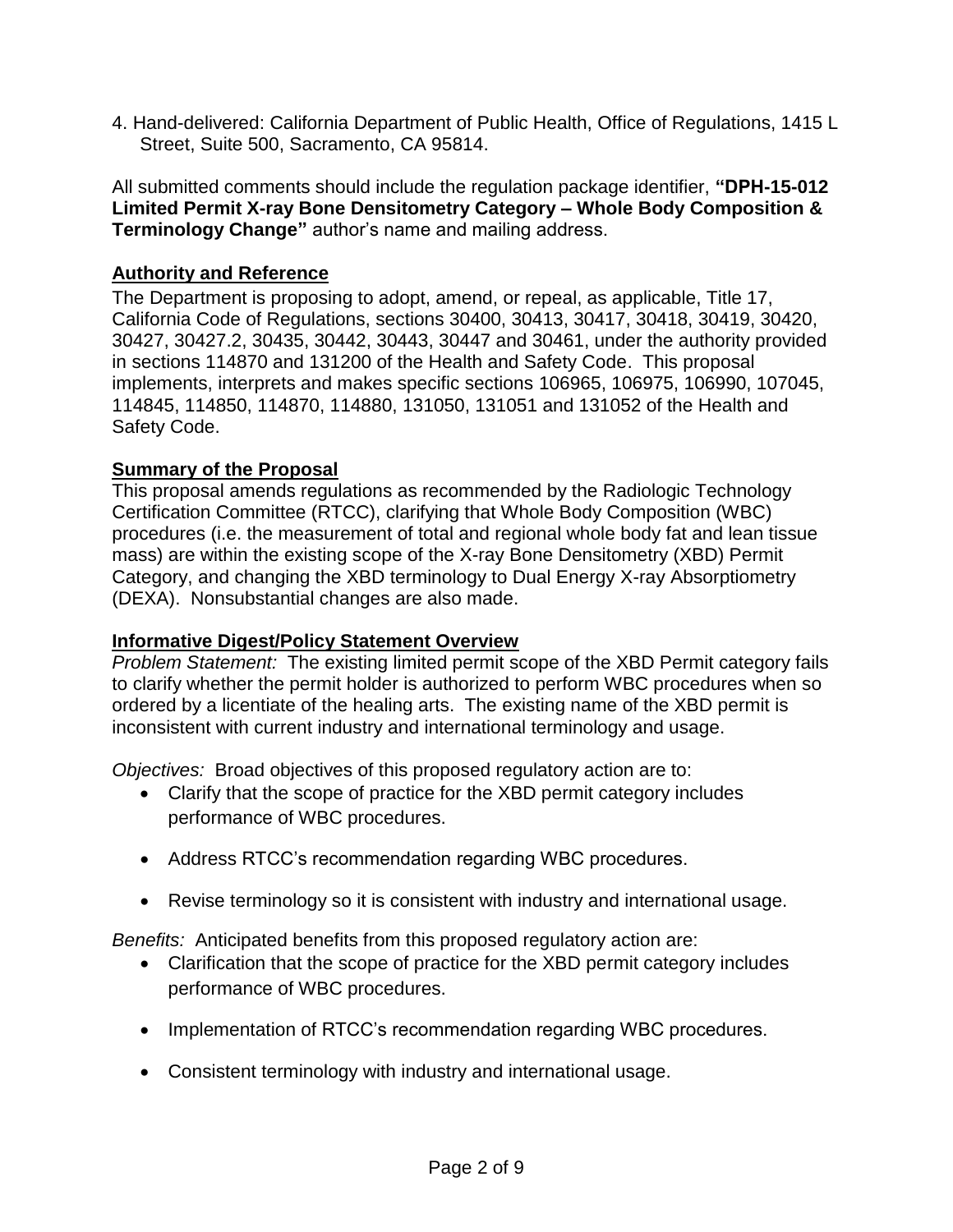### **Evaluation as to whether the proposed regulations are inconsistent or incompatible with existing state regulations:**

The Department evaluated this proposal and determined that, if adopted, it will not be inconsistent or incompatible with existing state regulations. This evaluation included a review of the Department's existing general regulations. An Internet search of other state agency regulations determined that no other state regulation addresses the same subject matter.

### **Program Background**

 $\overline{a}$ 

The Radiologic Technology Act (RT Act), codified in Health and Safety Code (H&S Code), sections 106965 through 107120 and sections 114840 through 114896, was enacted into California law in 1969. The RT Act was enacted to protect the public from excessive or improper exposure to ionizing radiation by establishing standards of education, training, and experience for persons who use X-rays on human beings and to prescribe means for assuring that these standards are met. The RT Act requires that any individual who uses X-rays on human beings meet certain standards of education, training, and experience. The Department (successor to the Department of Health Services) is authorized under the RT Act to promulgate regulations to implement the Act's provisions. (H&S Code 114870, 131055 & 131200.<sup>1</sup>) The regulations implementing the RT Act are codified in Title 17, California Code of Regulations (CCR), sections 30400 et seq.  $(17 \text{ CCR } 30400^2)$ 

Pursuant to the RT Act, the Department permits individuals as limited permit X-ray technicians in specific limited permit categories. (17 CCR 30442.) Limited permits are permits authorizing the holder to conduct radiologic technology limited to the performance of certain procedures or the application of X-ray to specific areas of the human body, except for a mammogram. (H&S Code 114850(e); 17 CCR 30443.) An individual granted a limited permit is called a limited permit X-ray technician (XT). (17 CCR 30400(a)(27).)

The RT Act also created the Radiologic Technology Certification Committee (RTCC) to assist, advise, and make recommendations for the establishment of rules and regulations necessary to insure the proper administration and enforcement of the RT Act. (H&S Code 114855.) This advisory committee consists of six licensed physician and surgeons, a licensed podiatrist and chiropractor, two certified radiologic technologists, and a radiological physicist. (H&S Code 114860.) Each member is appointed by the Department Director from at least three nominees for each position submitted by appropriate professional associations and societies. (H&S Code 114855.) Lastly, any regulations adopted by the Department, as recommended by RTCC, shall be adopted only after consultation with and approval of the committee by six affirmative

<sup>&</sup>lt;sup>1</sup> This short format "H&S Code 131055" for a given Health and Safety Code section will be used throughout this document for brevity.

 $2$  The short format "17 CCR 30400" for a given regulation will be used throughout this document for brevity.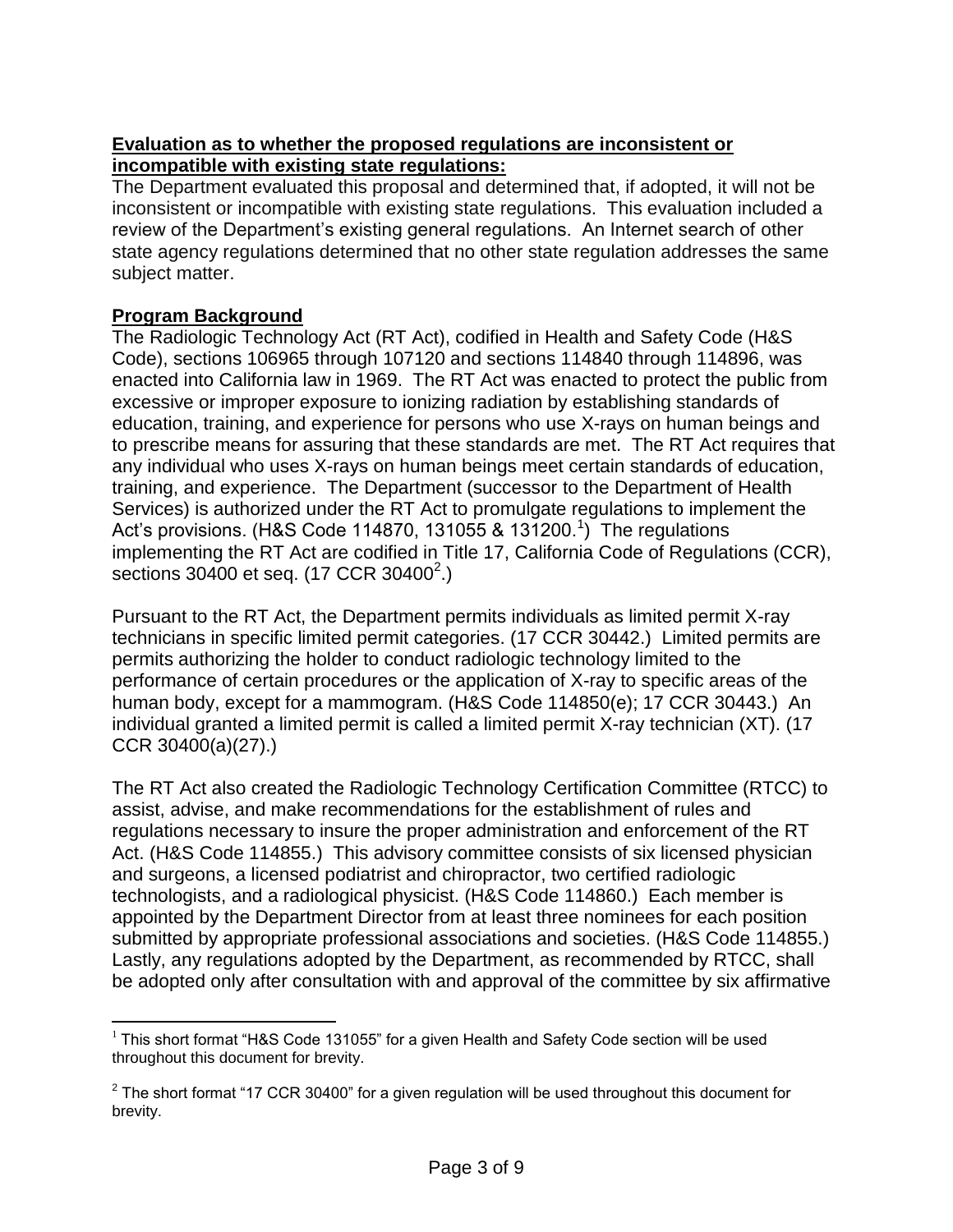votes of those present at an official meeting of the committee. (H&S Code 114880.)

The XBD limited permit category was adopted in 1997 as recommended by the RTCC to address health industry and technological changes in the types of radiation sources used to perform densitometric measurements. Historically, such measurements used radioactive sources, which are not within the purview of the RT Act. However, radiation machine sources (i.e. X-ray machines) replaced radioactive source use. This source change, from radioactive to X-ray machine, brought such usage within the purview of the RT ACT.

Prior to 1997, operation of XBD equipment was limited to use by either: a certified supervisor and operator (17 CCR 30400(a)(10)) holding either a radiography supervisor and operator permit (17 CCR 30464) or a radiology supervisor and operator certificate (17 CCR 30462); a certified diagnostic radiologic technologist (17 CCR 30400(a)(8)); or, a holder of a special permit (17 CCR 30402). By adopting the XBD limited permit category, healthcare access increased as new qualified individuals were added to the workforce.

Currently, XBD focuses on the application of X-ray to the skeleton for measuring bone density, an indicator of medical conditions such as osteoporosis. At the RTCC's October 13, 2013 public meeting (Reference 1), the RTCC determined that the scope of practice for the XBD permit category should include performance of WBC procedures, and that the name of the permit should be changed to body densitometry. Department staff analyzed the recommendation, prepared material (Reference 2) and proposed regulations, and presented its conclusions and alternatives for the RTCC's consideration at the RTCC's April 2, 2014 public meeting. The RTCC discussed the two presented alternatives and approved the alternative as proposed in this regulatory action. As presented to (Reference 2) and approved by the RTCC, WBC means the measurement of total and regional whole body fat and lean tissue mass.

The authority and reference citations of sections being amended, resulting in nonsubstantial changes pursuant to 1 CCR 100, reflect the reorganization of the Department of Health Services into the Department of Health Care Services and the Department of Public Health, pursuant to Senate Bill 162. (Stats. 2006, ch. 241.)

The regulations interpreting, specifying, or implementing the RT Act are in title 17, California Code of Regulations, sections 30400 et seq. The proposed changes are:

Amend **section 30400** to address the RTCC's recommendation to include WBC procedures within the existing scope of the XBD Permit Category and to change the term "X-ray Bone Densitometry" to "Dual Energy X-ray Absorptiometry" for consistency with industry and international usage.

Amend **section 30413**. Subsection (a)(4) is amended for consistency with the redesignation of section 30427.2 to section 30427, resulting in no regulatory effect.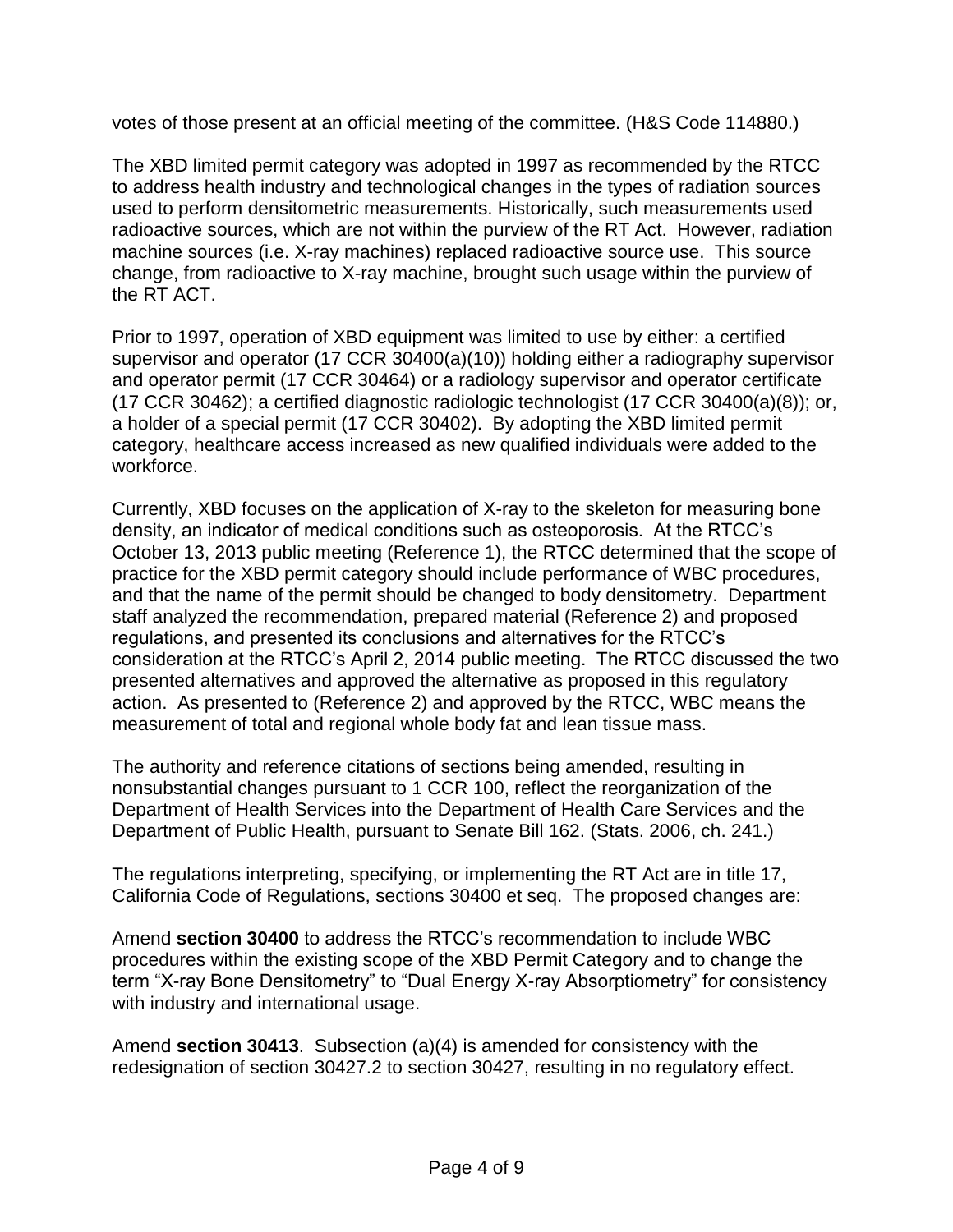Amend **section 30417**. "X-ray Bone Densitometry" terminology (subsection (e)) is changed to "DEXA" for consistency with industry and international usage, as recommended by the RTCC.

Amend **section 30418**. Subsection (d)(1) is amended for consistency with the redesignation of section 30427.2 to section 30427, resulting in no regulatory effect.

Amend **section 30419**. Subsection (c) is amended to correctly refer to section 30418(d), addressing didactic instructors, instead of section 30418(c), which addresses qualifications of program directors for radiologic technologist fluoroscopy permit schools. This change results in no regulatory effect.

Amend **section 30420**. Subsection (a)(4)(B) is amended to correctly refer to the provision addressing investigational levels, by changing the reference to subsection (b)(5), which does not exist, to subsection (a)(5), resulting in no regulatory effect.

Redesignate **section 30427.2** to **section 30427** and amend to address the RTCC's recommendation. "X-ray Bone Densitometry" terminology (found in the introductory paragraph and subsection (a)(3)) is changed to "DEXA" for consistency with industry and international usage, as recommended by the RTCC. The section is redesignated as section 30427, resulting in no regulatory effect.

Amend **section 30435**. Subsection (b) is amended for consistency with the redesignation of section 30427.2 to section 30427, resulting in no regulatory effect.

Amend **section 30442** to address the RTCC's recommendation. "X-ray Bone Densitometry" terminology (subsection (g)) is changed to "DEXA" for consistency with industry and international usage, as recommended by the RTCC.

Amend **section 30443** to address the RTCC's recommendation. "X-ray Bone Densitometry" terminology (subsection (g)) is changed to "DEXA," and the phrase "or body" is added for consistency with this proposal and with industry and international usage, as recommended by the RTCC.

Amend **section 30447** to address the RTCC's recommendation. "X-ray Bone Densitometry" terminology (subsection (b)) is changed to "DEXA" for consistency with this proposal and with industry and international usage, as recommended by the RTCC.

Amend **section 30461** to address the RTCC's recommendations and to make nonsubstantial corrections.

### **MANDATED BY FEDERAL LAW OR REGULATIONS**

None

**FORMS INCORPORATED BY REFERENCE**  None.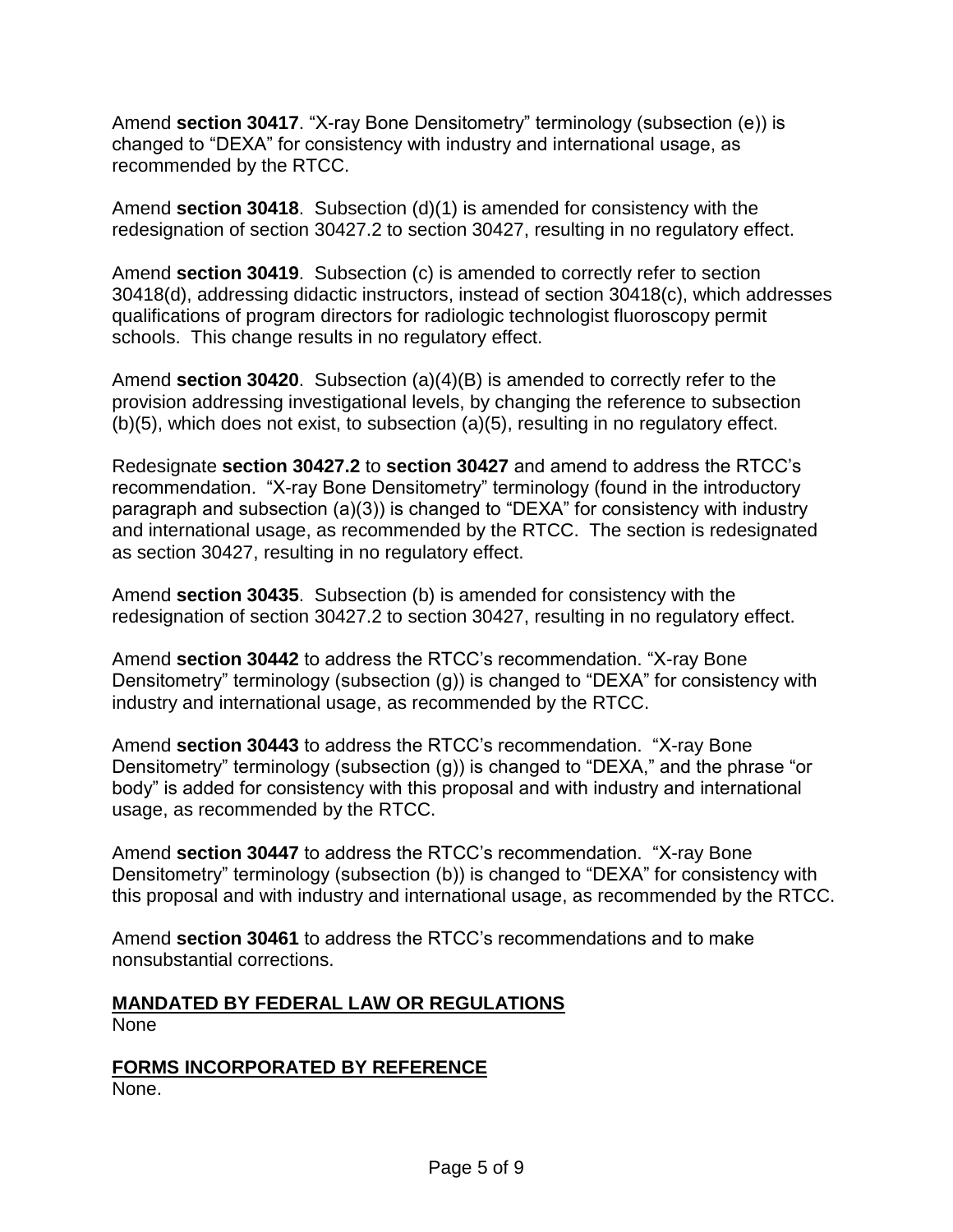## **OTHER STATUTORY REQUIREMENTS**

None.

### **BUSINESS REPORTING REQUIREMENT**

None.

#### **SIGNIFICANT STATEWIDE ADVERSE ECONOMIC IMPACT DIRECTLY AFFECTING BUSINESS, INCLUDING ABILITY TO COMPETE**

The Department has made an initial determination that the proposed regulations would not have a significant, statewide adverse economic impact directly affecting business, including the ability of California businesses to compete with businesses in other states. Thus, there will be no significant adverse economic impact on California businesses.

#### **FISCAL IMPACT ASSESSMENT**

- A. Mandate on local agenices and school districts: None
- B. Cost or savings to any state agency: None
- C. Cost to any local agency or chool district which must ber reimbursed in accordance with Government Code sectisions 17500 through 17630: None
- D. Cost or savings in federal functing to the state: None
- E. Impact on private persons or businesses directly affected: None
- F. Other nondiscretionary cost or savings imposed on local agencies: None

#### **STATEMENTS OF DETERMINATIONS and ECONOMIC IMPACT ASSESSMENT**

The Department has determined that the proposed regulatory action would have no significant adverse economic impact on California business enterprises and individuals, including the ability of California businesses to compete with businesses in other states.

The Department has determined that the regulation would not impose a mandate on local agencies or school districts, nor are there any costs for which reimbursement is required by part 7 (commencing with Section 17500) of division 4 of the Government Code.

The Department has determined that the regulations affect the following as described:

1. **The creation or elimination of jobs within the State of California.** Because this proposal clarifies the limited permit scope of practice for the DEXA, as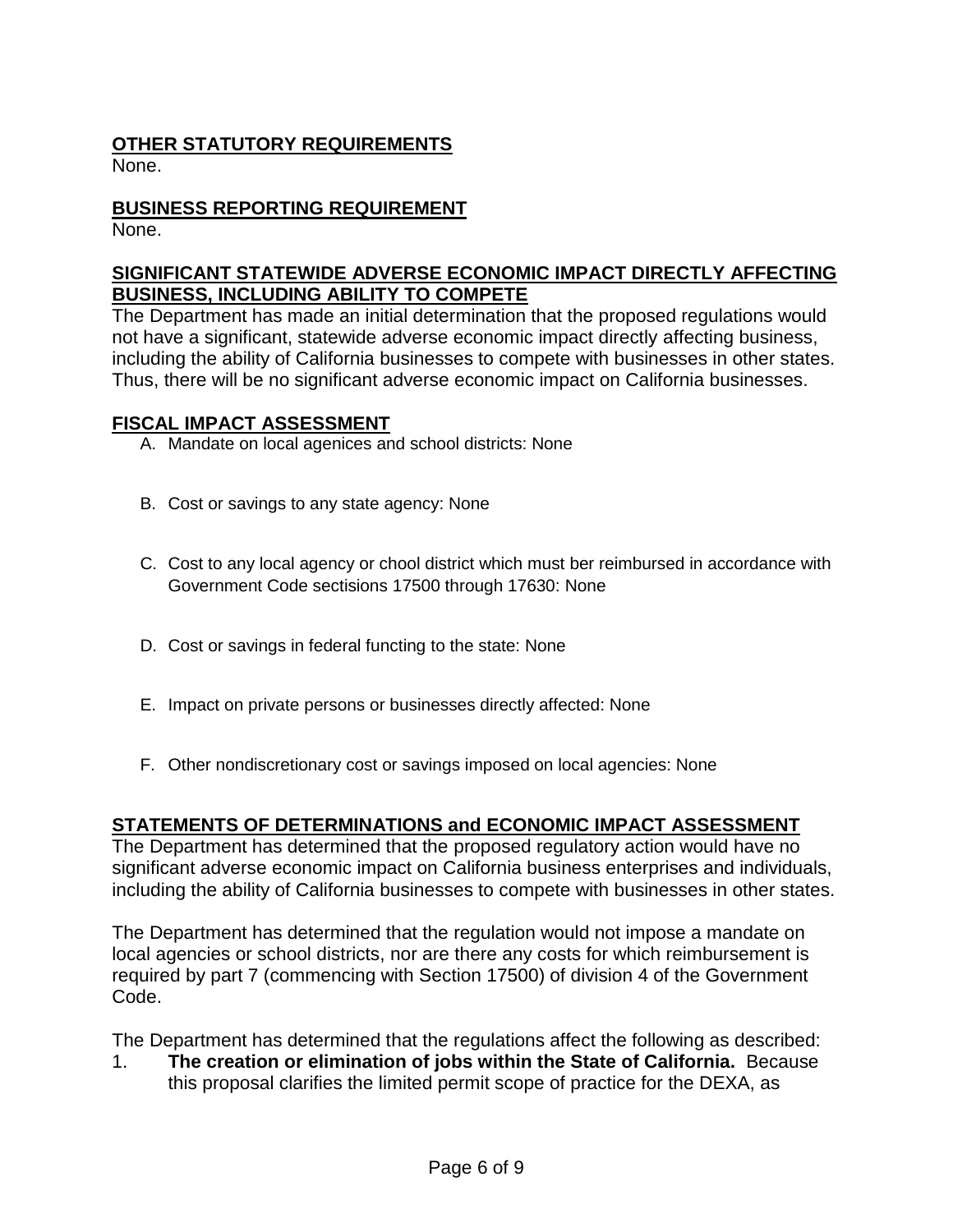proposed, permit category, it may create new job opportunities for existing and future permit holders.

- 2. **The creation of new businesses or the elimination of existing businesses within the State of California.** Though new businesses may be created to offer DEXA services due to expansion of an individual's DEXA permit scope, no significant effect is expected, due to the limited nature of such services. Elimination of existing businesses is not expected since the individual's permit scope would expand instead of diminish.
- 3. **The expansion of businesses currently doing business within the State of California.** Though businesses may be able to offer additional services with existing staff, in that an individual's permit scope expands, no significant effect is expected.
- 4. **The benefits of the regulation to the health and welfare of California residents, and increases worker safety.** This proposal provides benefits to the health and welfare of California residents and increases worker safety, because it ensures only qualified individuals perform WBC procedures. This proposal would not significantly affect the state's environment, because the radiation energy emitted from the use of X-ray equipment dissipates to normal atomic structures without environmental contamination.

# **EFFECT OF HOUSING**

The Department has determined that the regulations will have no impact on housing costs.

# **EFFECT ON SMALL BUSINESS**

The Department has determined that there would be an effect on small businesses because they will be legally required to comply with the regulation. If the small business fails to comply with the regulation, the small business may incure a detriment in the form of a civil penalty. Under thhe proposed regulations, however, small businesses are expected to have a larger pool of individuals that can perform WBC procedures. This will likely allow for greater compliance by small businesses and may decrease violations and thus civil penalties assessed.

### **Consideration of Reasonable Alternatives**

The Department must determine that no reasonable alternative considered by the Department or that has otherwise been identified and brought to the attention of the Department would be more effective in carrying out the purpose for which the action is proposed, or would be as effective and less burdensome to affected private persons than the proposed regulatory action, or would be more cost-effective to affected private persons and equally effective in addressing the RTCC's recommendations.

### **Documents Relied Upon (References)**

- 1. RTCC meeting minutes of October 23, 2013.
- 2. Handout for RTCC April 2, 2014 meeting.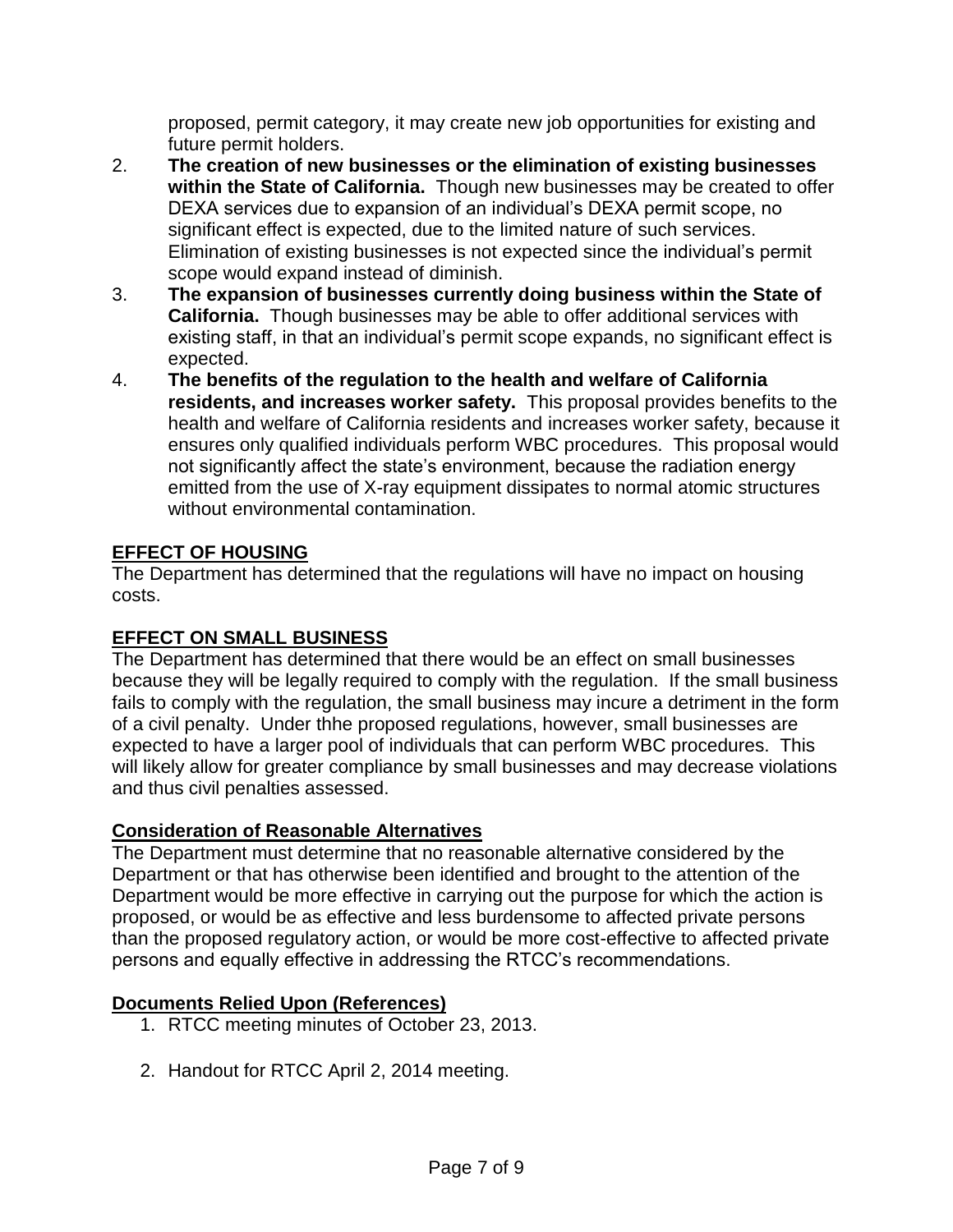- 3. National Health and Nutrition Examination Survey, Centers for Disease Control and Prevention:
	- a. [Plan and Operations, 1999-2010, August 2013](http://www.cdc.gov/nchs/data/series/sr_01/sr01_056.pdf); Accessed November 8, 2017: [http://www.cdc.gov/nchs/data/series/sr\\_01/sr01\\_056.pdf](http://www.cdc.gov/nchs/data/series/sr_01/sr01_056.pdf)
	- b. Technical Documentation for the 1999-2004 Dual Energy X-ray [Absorptiometry \(DXA\) Multiple Imputation Data Files, February 2008;](https://wwwn.cdc.gov/nchs/data/nhanes/dxa/dxa_techdoc.pdf) Accessed November 8, 2017: [https://wwwn.cdc.gov/nchs/data/nhanes/dxa/dxa\\_techdoc.pdf](https://wwwn.cdc.gov/nchs/data/nhanes/dxa/dxa_techdoc.pdf)
	- c. Body Composition Procedures Manual, December 2000; Accessed November 8, 2017:<http://www.cdc.gov/nchs/data/nhanes/bc.pdf>
- 4. [International Atomic Energy Agency, Dual Energy X Ray Absorptiometry for](http://www-
pub.iaea.org/MTCD/Publications/PDF/Pub1479_web.pdf) [Bone Mineral Density and Body Composition Assessment](http://www-
pub.iaea.org/MTCD/Publications/PDF/Pub1479_web.pdf), IAEA Human Health Series No. 15; 2010. Accessed November 8, 2017: [http://www](http://www-pub.iaea.org/MTCD/Publications/PDF/Pub1479_web.pdf)[pub.iaea.org/MTCD/Publications/PDF/Pub1479\\_web.pdf](http://www-pub.iaea.org/MTCD/Publications/PDF/Pub1479_web.pdf)

# **CONTACT PERSON**

Inquiries regarding the subject matter in this notice may be directed to Phillip Scott of the Department's Radiologic Health Branch, at (916) 440-7978. Inquiries regarding the regulatory process described in this notice should be directed to Dawn Basciano, Office of Regulations, at (916) 440-7367, or to the designated backup contact person, Linda Cortez (916) 440-7807.

# **AVAILABILITY OF STATEMENT OF REASONS AND TEXT OF REGULATIONS**

The Department has prepared and has available for public review an initial statement of reasons for the proposed regulations, all the information upon which the proposed regulations are based, and the text of the proposed regulations. The Office of Regulations, at the address noted above, will be the location of public records, including reports, documentation, and other material related to the proposed regulations (rulemaking file).

In order to request that a copy of this public notice, the regulation text, and the initial statement of reasons or alternate formats for these documents be mailed to you, please call (916) 440-7367 (or the California Relay Service at 711), send an email to [regulations@cdph.ca.gov,](mailto:regulations@cdph.ca.gov) or write to the Office of Regulations at the address previously noted. Upon specific request, these documents will be made available in Braille, large print, audiocassette, or computer disk.

# **AVAILABILITY OF CHANGED OR MODIFIED TEXT**

The full text of any regulation which is changed or modified from the express terms of the proposed action will be made available by the Department's Office of Regulations at least 15 days prior to the date on which the Department adopts, amends, or repeals the resulting regulation.